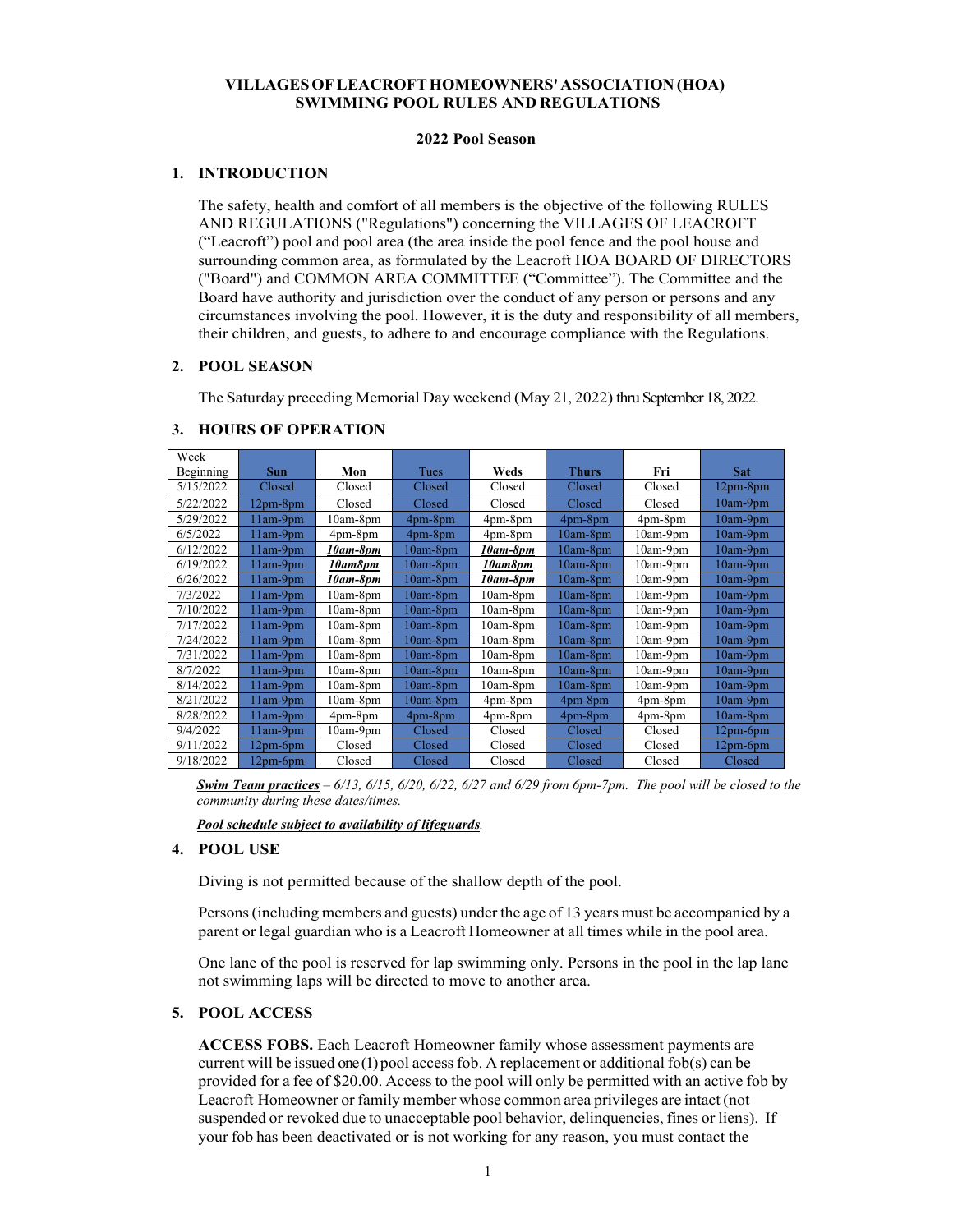management company via their contact information posted at the pool. Lifeguards or other pool company staff have no authority to let anyone into the pool without their fob.

Residents will be required to sign-in when entering the pool, stating their name, address and the number of guests with them.

### **6. GUEST POLICY**

Except as specifically set forth below, all guests must always be accompanied by an inviting Leacroft Homeowner member while in the pool area. The pool may not be closed for private parties to the exclusion of pool members.

There is a limit of ten (10) people per residence who can use the pool at the same time. If you're planning a party or get-together that would cause you to have more than ten (10) people at the pool from the same residence, resident must complete the pool party request form online at www.leacroft.org in advance. A fee may be charged if the request is approved.

Each Leacroft Homeowner family member is responsible for the safety, actions and behavior of its respective guests, including and without limitation, the compliance with all Rules and Regulations and responsibility for all property damage. It is the responsibility of each inviting member to carefully review these regulations with their guests.

Children age 15 or under may not bring guests if not accompanied by a parent or legal guardian.

Children age 16 & 17 will be limited to two (2) guests if not accompanied by a parent or legal guardian.

In any event, guests may use the pool only in compliance with the Regulations contained herein and only when such use does not interfere with the safe, quiet and peaceful use of the pool by other members.

The Board and Committee reserve the right to limit guests as pool demand increases. As an example: You may wish to have eleven (11) or more guests attend an "organized event" such as a birthday party. Such event must be requested, in writing (using the Villages of Leacroft HOA Pool Event-Party Agreement) and submitted to the Committee two (2) calendar weeks prior to the event. When prior approval is obtained, it is with the understanding that at no time should your party attendees exceed thirty (30) persons in the pool area. And, it is understood, as stated prior, that other community members will always have pool access. Therefore, as member pool demand increases, the number of guests actually permitted may be restricted to less than that which was approved in the Party Agreement. You are further responsible for attendee conduct and pool and pool area upkeep and for the cost of an additional lifeguard during your party as required by the pool management firm's contract. Additional lifeguard hours will be charged to the Leacroft Homeowner party sponsor at a rate of \$20.00 per hour plus a \$25.00 administrative fee per event.

#### **7. POOL EQUIPMENT PRESERVATION**

Under no circumstances is any person to play with cleaning equipment, life ring, or other apparatus. Pool furniture may not be removed from the pool area at any time. Pool furniture may not be placed in the pool. Each member is responsible for the actions of their family and guests and will be charged for any damaged property. No unauthorized persons will he allowed in the filter room at any time. Under no circumstances are the drain lids to be removed from the bottom of the pool or pool deck. The cost of any property damage due to negligence or abuse will be charged to the responsible member.

Members and guest(s) agree to release, indemnify and hold harmless the Leacroft HOA and its Board from any and all liabilities and actions whatsoever by any member or guest created by the use of the swimming pool and pool area.

### **8. PERSONAL PROPERTY**

The Leacroft HOA is not responsible for loss or damage to personal property. No personal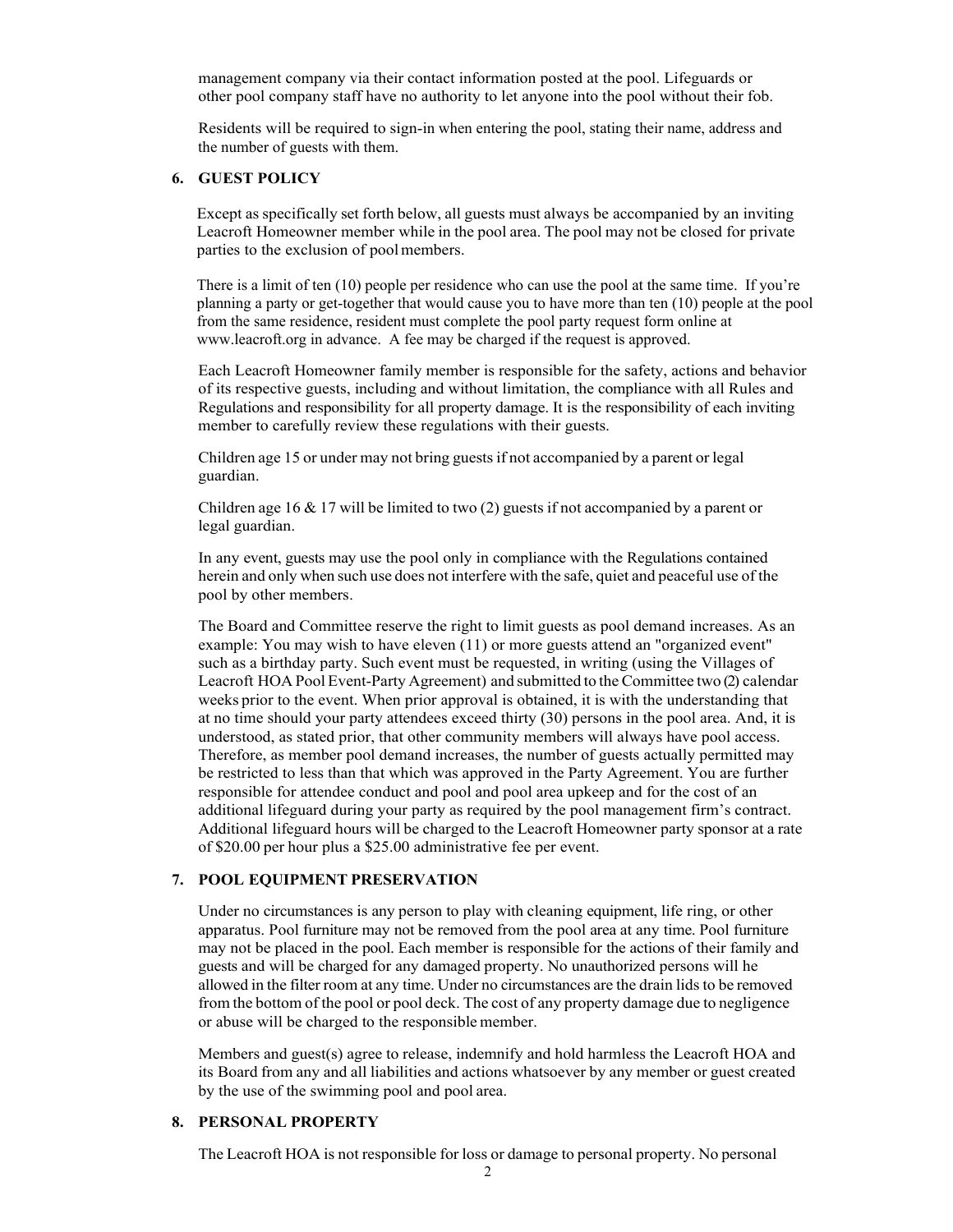property may be maintained or stored in the pool area without the prior express written consent of the Board.

The Board may exercise the right to discard anything left in the pool area.

#### **9. SAFETY**

**NO GLASS** of any kind is permitted within the pool or pool area. This is for your safety and is a mandatory regulation for Mecklenburg County.

No running, pushing, wrestling, horseplay or other behavior that is unsafe or disturbs the enjoyment of the pool facilities will be permitted. **Such behavior may result in the expulsion of the offending member or guest for up to two days on the first offense, one week for the second offense, and the entire pool season for a third offense.**

No extension cords of any kind shall be used in the pool area.

The pool must be evacuated if lightning is seen or thunder is heard. Swimming may resume if weather conditions are clear for 30 minutes.

No food, drinks, or gum is allowed in the pool. This constitutes a health hazard as well as interfering with the drainage and pump equipment.

#### **10. CLEANLINESS**

All trash must be removed by the responsible member or properly disposed of in available containers. The pool area must be left clean and neat.

Members should caution their children to use the bathroom facilities provided in the pool area. Trash must be deposited in the trash receptacles. No rocks, debris, chewing gum or spitting will be allowed in the pool or pool area. Bathing suits are the only acceptable attire. No person will be allowed in the pool while wearing any street clothes. Showering before entering the pool is required. **Violations may result in the expulsion of the offending member or guest for up to two days on the first offense, one week for the second offense, and the entire pool season for a third offense.**

**Parents, please pay special attention to this pool rule --** *No disposable diapers are allowed in the pool*. Cloth diapers are acceptable. Rubber pants or other attire designed for "infant swimmers" will be required. The Mecklenburg County Health Department advised that should a "diaper accident" occur, the pool *must* be closed a minimum of six hours for cleaning, chlorination, etc.

No pets are allowed inside the pool area or tied to the pool fence.

# **11. HEALTH**

Persons having or appearing to have any infectious diseases, excessive sunburn, open sores, bandages, inflamed eyes, colds, nasal or ear discharge, as well as any ailments which could adversely affect water cleanliness and/or endanger the well-being of others, will not be permitted in the pool or pool area.

# **12. PERSONAL CONDUCT**

With due regard to the close proximity of homes to the pool area as well as a courtesy to other pool users, the noise level must he kept at a minimum. All sound generating devices, including but not limited to radios, televisions, CD players and MP3 players, and mobile devices, are permitted at a reasonable volume so as to not disturb other pool users. Persons deemed by pool personnel to not be extending this courtesy will be directed to reduce their noise level **or** cease the use of the device(s) **or** leave the pool area.

No running, horseplay, splashing and/or boisterous conduct or inappropriate language shall be permitted in or around the pool area.

Smoking or vaping is not permitted in the pool area.